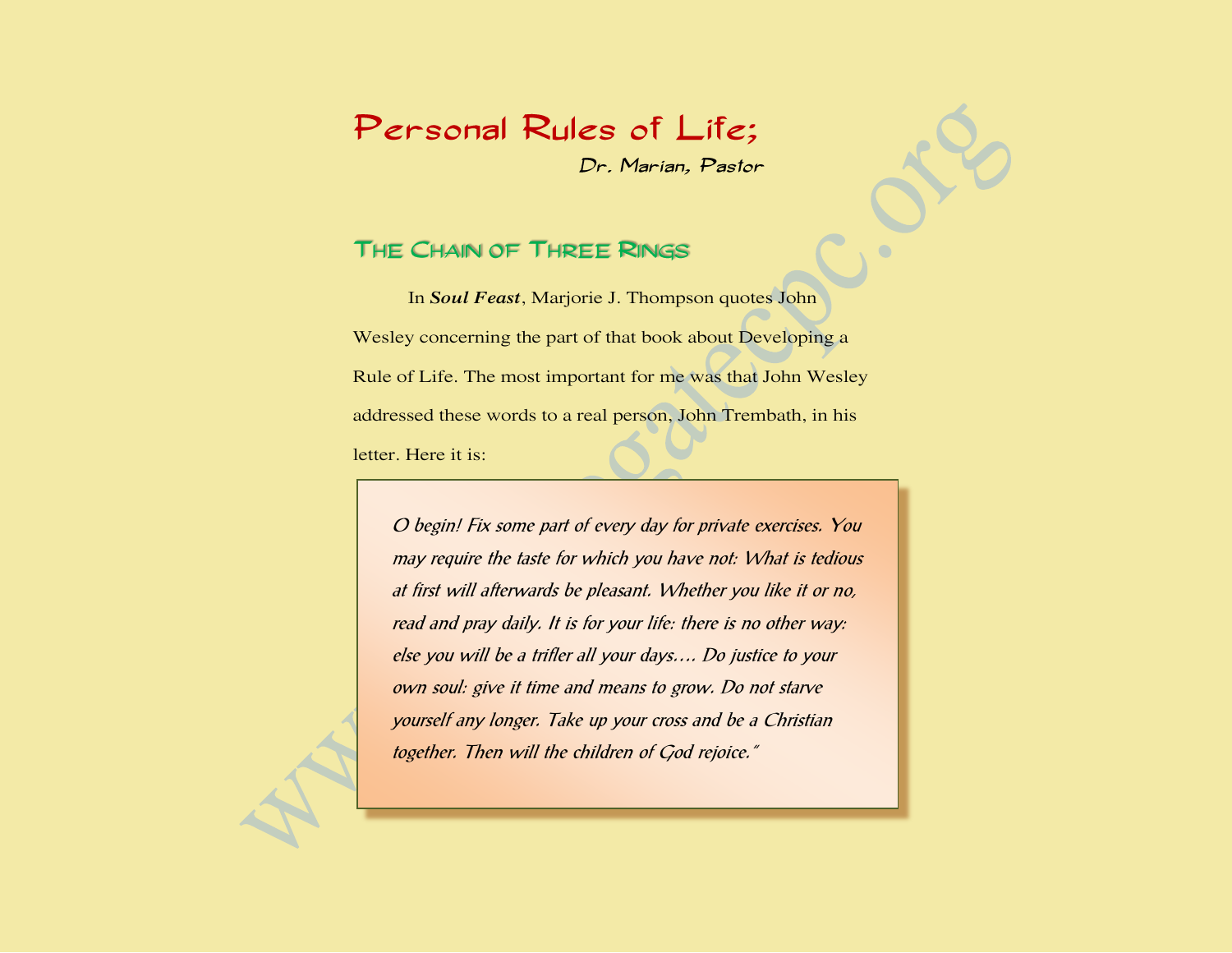If we think about any personal rule of life I am sure we should accept his words as a letter to us and begin anytime to practice it, even today, to do justice to our own soul.

I found additional information about 'rules of life.' There is another book *Companions in Christ: The Way of Blessedness (Participant's Book) A Small-Group Experience in Spiritual Formation* by Marjorie J. Thompson and Stephen D. Bryant, there is another example of a way to develop a Rule of Life based on a Bible quotation from *Micah 6:8;*

He has told you, O mortal, what is good; and what does the LORD require of you but to do justice, and to love kindness, and to walk humbly with your God?

And we have many another sources and examples which show us many ways to practice personal rules of life. I have asked myself, What are my rules of my spiritual life? I was scared that I do not have rules which look like a constitution of spiritual life, in comparison to what those sources showed. I was fascinated by them and then I discovered that I have practiced rules in my daily spiritual life over 25 years. This is what I named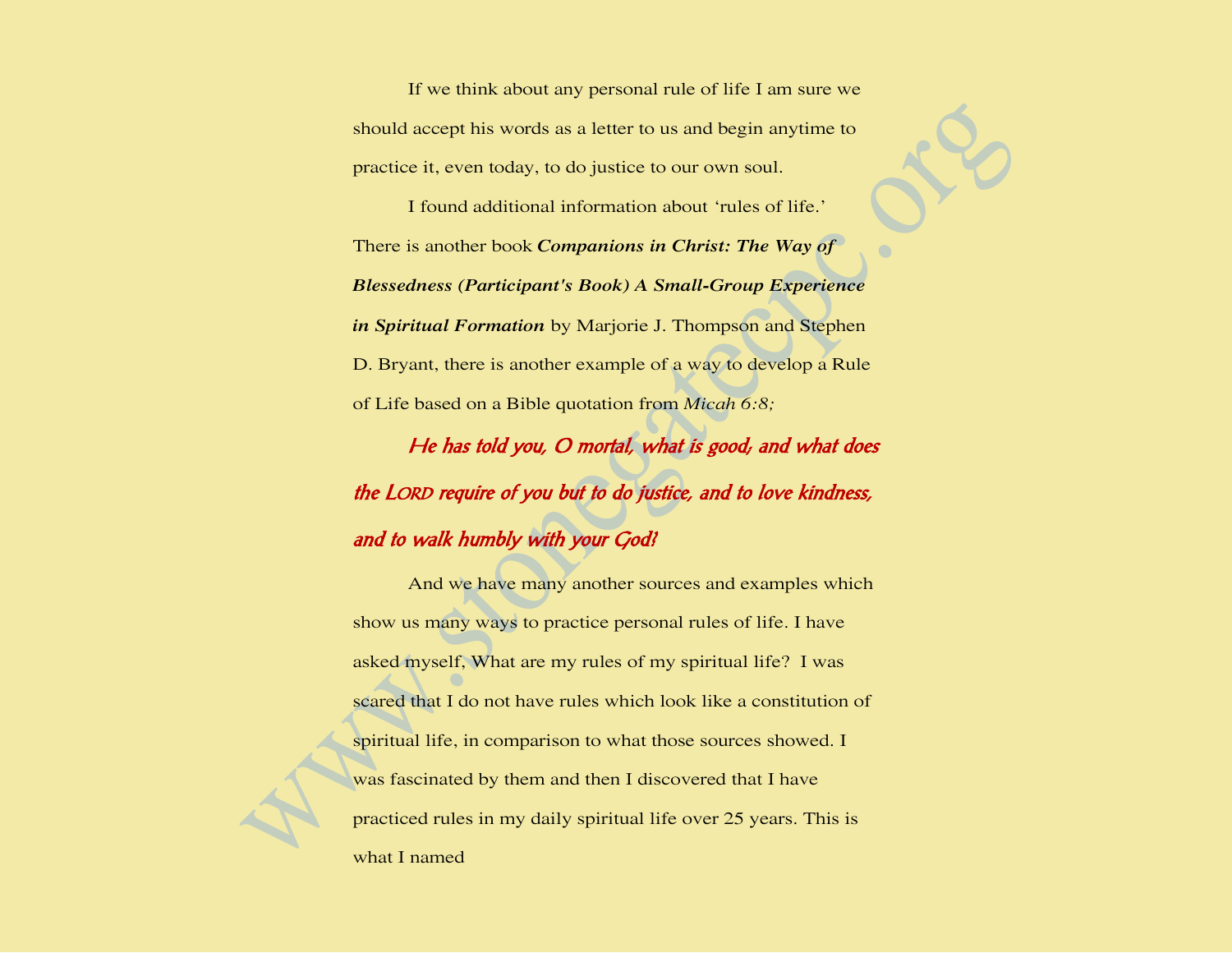THE CHAIN OF THREE RINGS.

RING OF PRAYER RING OF BIBLE READING RING OF COMMUNITY OF BELIEVERS

The connection all of them, one with another, makes a long and strong chain of spiritual life if the rings are filled in by their practice.

#### RING OF PRAYER

- A prayer is one of the most unique things in our life, so I try to find time that works best for me. My (our) soul needs a daily relationship with God from early morning. I pray about my spiritual formation every day.
- A prayer has to help me better understand the Word of God, God's promises and God's Commandments.
- I express my joy, my happiness and my thanksgiving, or when these are lacking, my (our) prayer becomes a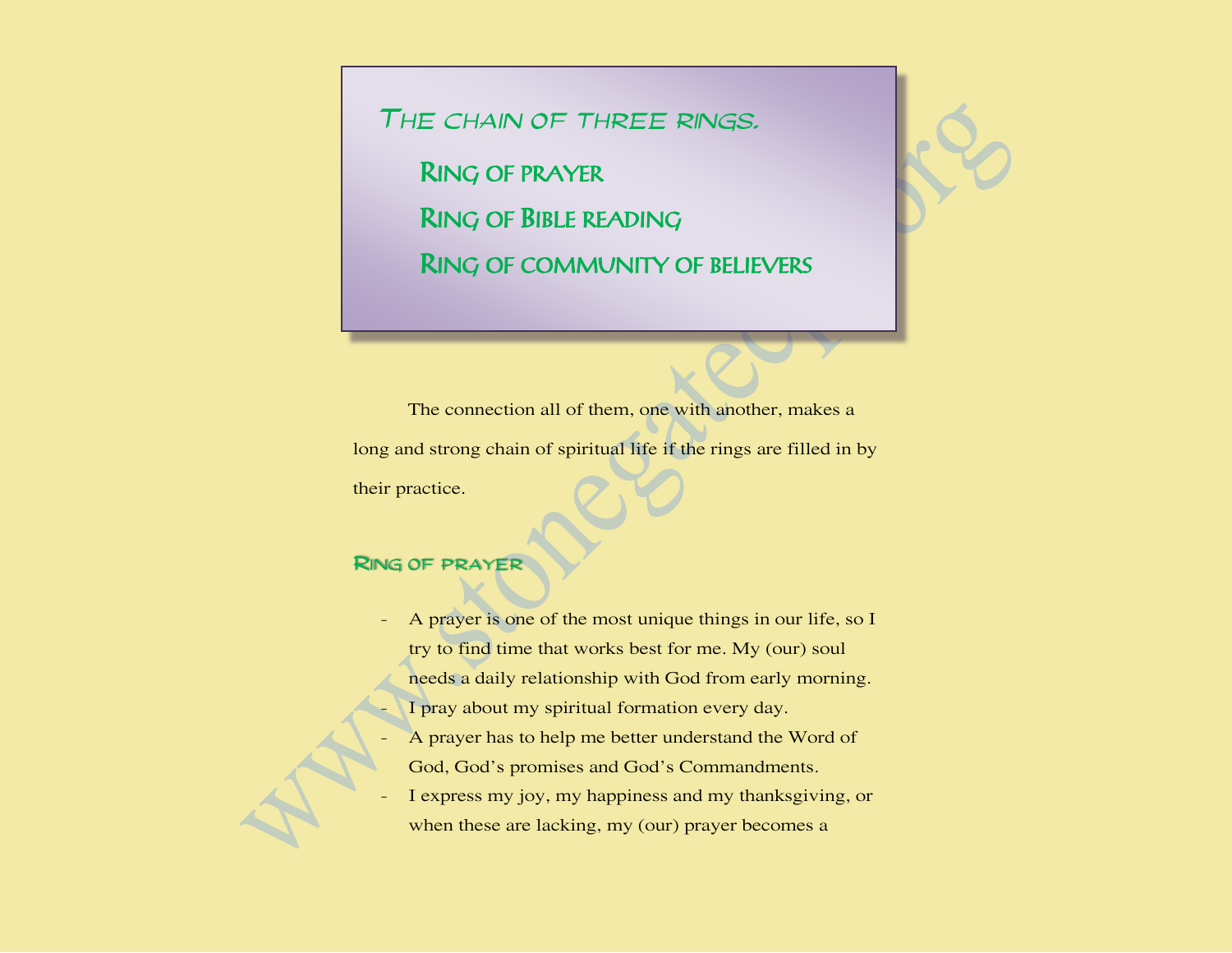petition about them, that give me (us) guidance and comfort about them.

- My prayer concerns also include those who belong to my community.
- I don't count time for daily morning or evening prayers everyday. But for me personally, I would like to spend no less time for my prayer than how much time I need for an average daily meal.

#### **RING OF BIBLE READING**

- Daily scripture reading is another important thing in our life to correct and improve our life.
- Find time for silence and for spiritual reading and meditation. *Remember the Bible is not your daily newspaper! This is The Word of God!*
- Let us think, What does the Word of God say to me today, and then affirm to God the Word as His Word.
- The Bible reading disciplines me and reminds me about sin, expiation, reconciliation with God, and about salvation. The Bible is a wonderful source of social and community rules. The Bible reading is a source of knowledge as to who we are, and who our God is.
- Christian duties are to develop us in our spiritual life.
- We should spend no less time for our Bible reading than how much time we would spend for reading a new book.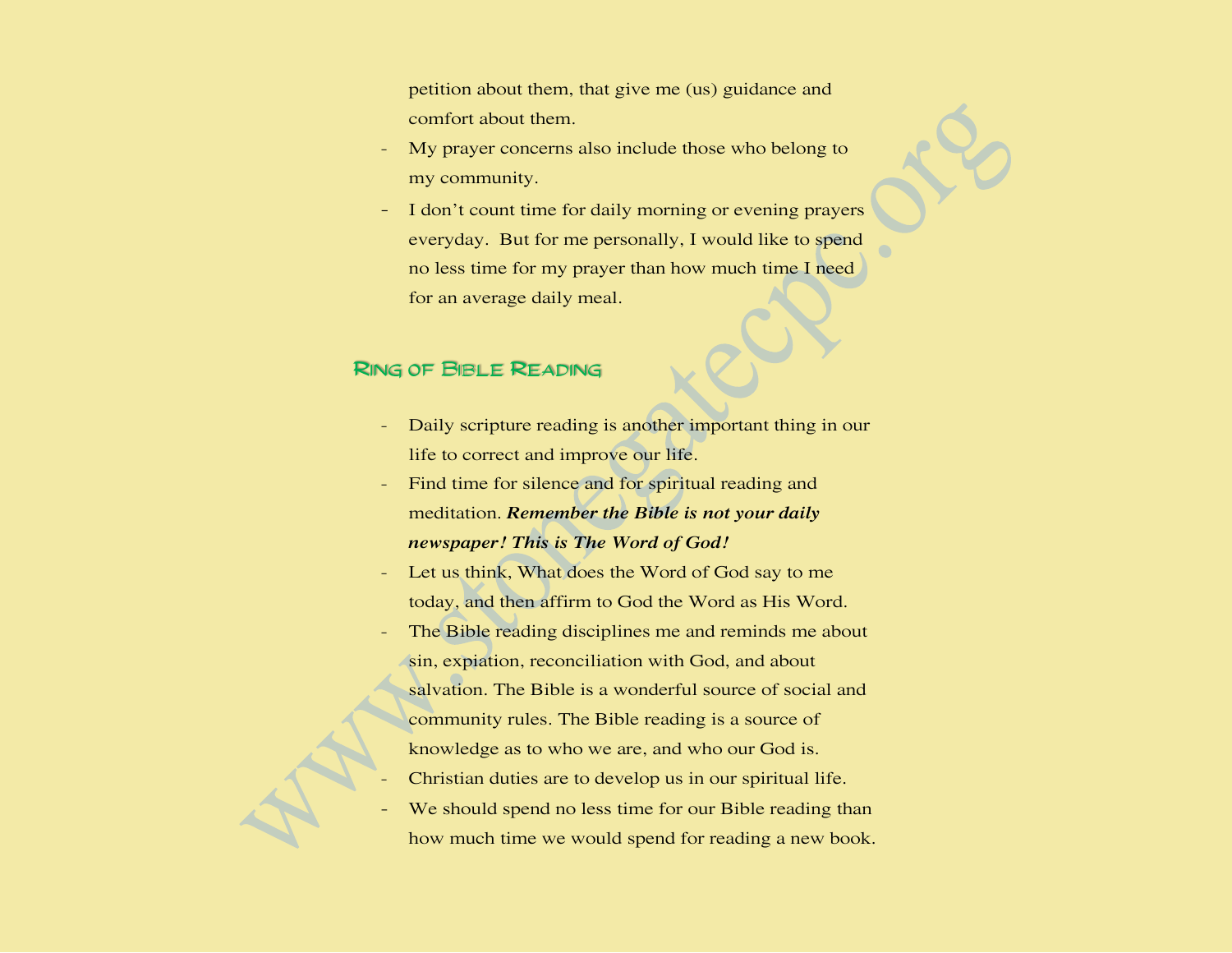<sup>1</sup>He said to me, O mortal, eat what is offered to you; eat this scroll, and go, speak to the house of Israel. <sup>2</sup> So I opened my mouth, and he gave me the scroll to eat. <sup>3</sup>He said to me, Mortal, eat this scroll that I give you and fill your stomach with it. Then I ate it; and in my mouth it was as sweet as honey. <sup>4</sup>He said to me: Mortal, go to the house of Israel and speak my very words to them. (Ezekiel 3:1-4)

#### RING OF COMMUNITY OF BELIEVERS

**Remember!** We should belong to a Christian community because of God's commandment. If we are not one among others, this ring is a broken ring. We are not alone in this world. God's commandment from the Book of Genesis, says: <sup>27</sup>So God created humankind in his image, in the image of God he created them; male and female he created them. <sup>28</sup>God blessed them, and God said to them, 'Be fruitful and multiply, and fill the earth and subdue it; and have dominion over the fish of the sea and over the birds of the air and over every living thing that moves upon the earth.' <sup>29</sup>God said, 'See, I have given you every plant yielding seed that is upon the face of all the earth, and every tree with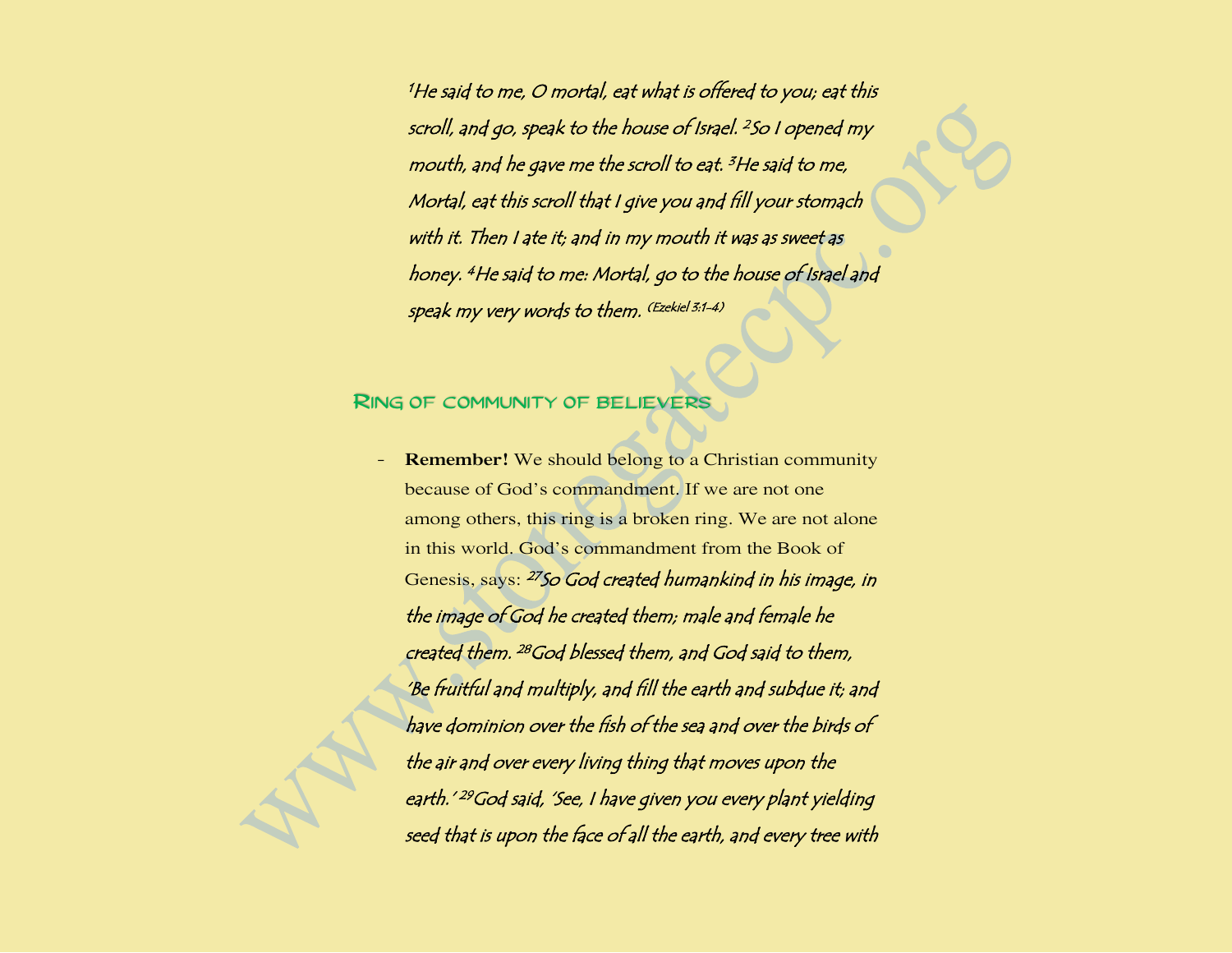seed in its fruit; you shall have them for food. <sup>30</sup>And to every beast of the earth, and to every bird of the air, and to everything that creeps on the earth, everything that has the breath of life, I have given every green plant for food.' And it was so. <sup>31</sup>God saw everything that he had made, and indeed, it was very good. And there was evening and there was morning, the sixth day. (Genesis 1:27-31)

Participating regularly in the activities of our Christian community is our duty.

<sup>24</sup> And let us consider how to provoke one another to love and good deeds, <sup>25</sup>not neglecting to meet together, as is the habit of some, but encouraging one another, and all the more as you see the Day approaching. (Hebrews 10:24-25)

- By our participation we can support others in our public prayers and public Bible readings, and interpretations of these Bible passages. We can see how God's grace changes every single person, every sinner, everyone. We can show and express to our community our spiritual formation and our engagement for Christian community. Remember! Christian meetings hold the message of God in every age and circumstance.
- Spend no less time for our Christian community than how much time you need to spend for average relaxing time and doing nothing. This is our challenge in fact.